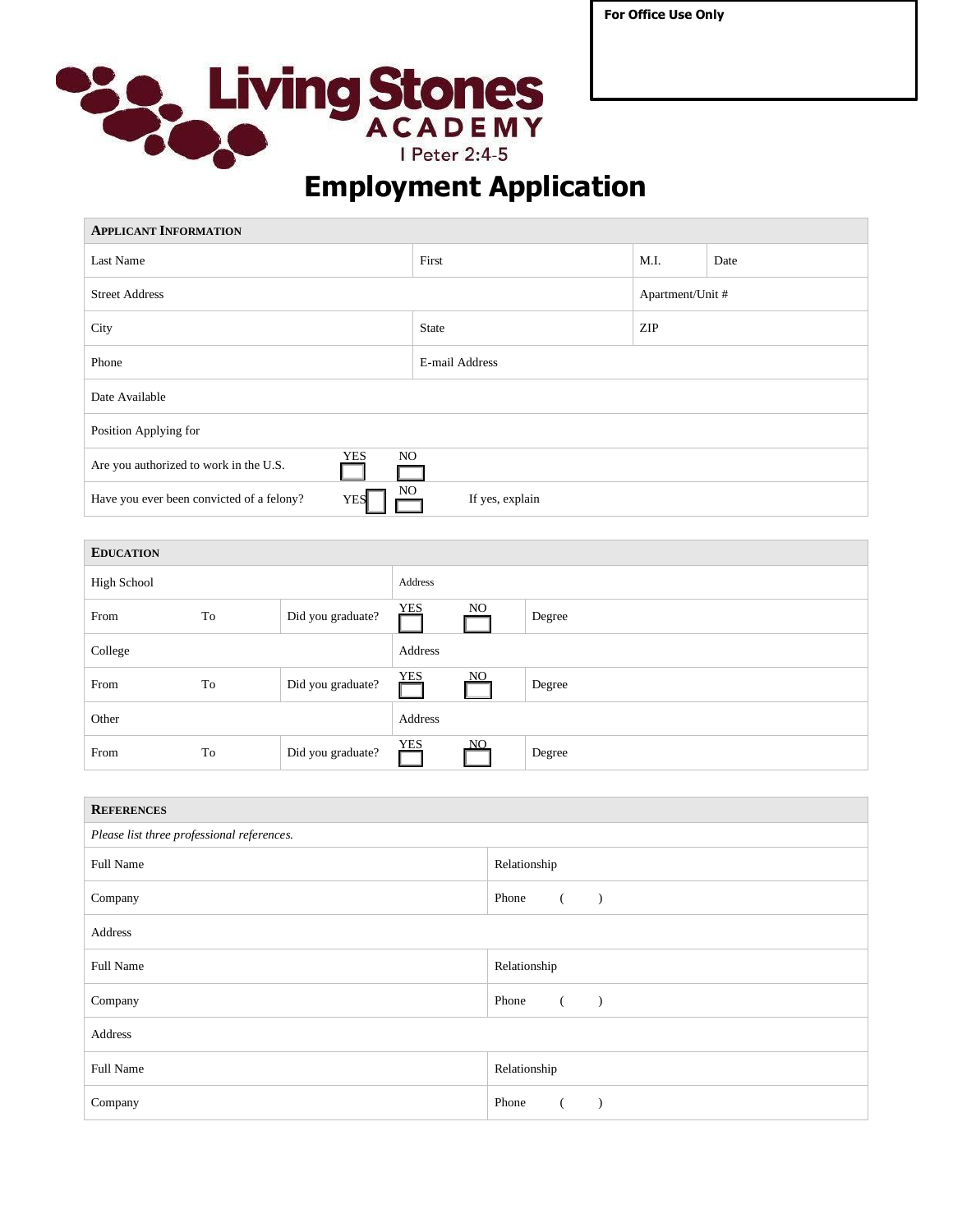| Address                                                                                                                                                                                                                                                       |                                                                                            |                    |                                    |  |  |
|---------------------------------------------------------------------------------------------------------------------------------------------------------------------------------------------------------------------------------------------------------------|--------------------------------------------------------------------------------------------|--------------------|------------------------------------|--|--|
| <b>PREVIOUS EMPLOYMENT</b>                                                                                                                                                                                                                                    |                                                                                            |                    |                                    |  |  |
| Company                                                                                                                                                                                                                                                       |                                                                                            |                    | Phone<br>€<br>$\lambda$            |  |  |
| Address                                                                                                                                                                                                                                                       |                                                                                            |                    | Supervisor                         |  |  |
| Job Title                                                                                                                                                                                                                                                     |                                                                                            |                    |                                    |  |  |
| Responsibilities                                                                                                                                                                                                                                              |                                                                                            |                    |                                    |  |  |
| From                                                                                                                                                                                                                                                          | To                                                                                         | Reason for Leaving |                                    |  |  |
|                                                                                                                                                                                                                                                               | <b>YES</b><br>$\underline{NO}$<br>May we contact your previous supervisor for a reference? |                    |                                    |  |  |
| Company                                                                                                                                                                                                                                                       |                                                                                            |                    | Phone<br>$\left($<br>$\mathcal{E}$ |  |  |
| Address                                                                                                                                                                                                                                                       |                                                                                            |                    | Supervisor                         |  |  |
| Job Title                                                                                                                                                                                                                                                     |                                                                                            |                    |                                    |  |  |
| Responsibilities                                                                                                                                                                                                                                              |                                                                                            |                    |                                    |  |  |
| From                                                                                                                                                                                                                                                          | To                                                                                         | Reason for Leaving |                                    |  |  |
| <b>YES</b><br>N <sub>O</sub><br>May we contact your previous supervisor for a reference?                                                                                                                                                                      |                                                                                            |                    |                                    |  |  |
| Company                                                                                                                                                                                                                                                       |                                                                                            |                    | Phone<br>$\mathcal{L}$<br>€        |  |  |
| Address                                                                                                                                                                                                                                                       |                                                                                            |                    | Supervisor                         |  |  |
| Job Title                                                                                                                                                                                                                                                     |                                                                                            |                    |                                    |  |  |
| Responsibilities                                                                                                                                                                                                                                              |                                                                                            |                    |                                    |  |  |
| From                                                                                                                                                                                                                                                          | To                                                                                         | Reason for Leaving |                                    |  |  |
| <b>YES</b><br>N <sub>O</sub><br>May we contact your previous supervisor for a reference?                                                                                                                                                                      |                                                                                            |                    |                                    |  |  |
| <b>SHORT ANSWERS</b>                                                                                                                                                                                                                                          |                                                                                            |                    |                                    |  |  |
| Living Stones Academy was founded to be a learning community that is "unwaveringly Christ-centered, academically rigorous, and<br>radically inclusive." Describe how your past experience, faith convictions, and passions shape your desire to teach at LSA. |                                                                                            |                    |                                    |  |  |
| Explain what strategies you believe are the most effective to engage the young learner.                                                                                                                                                                       |                                                                                            |                    |                                    |  |  |
| What are the qualities of an excellent teacher?                                                                                                                                                                                                               |                                                                                            |                    |                                    |  |  |